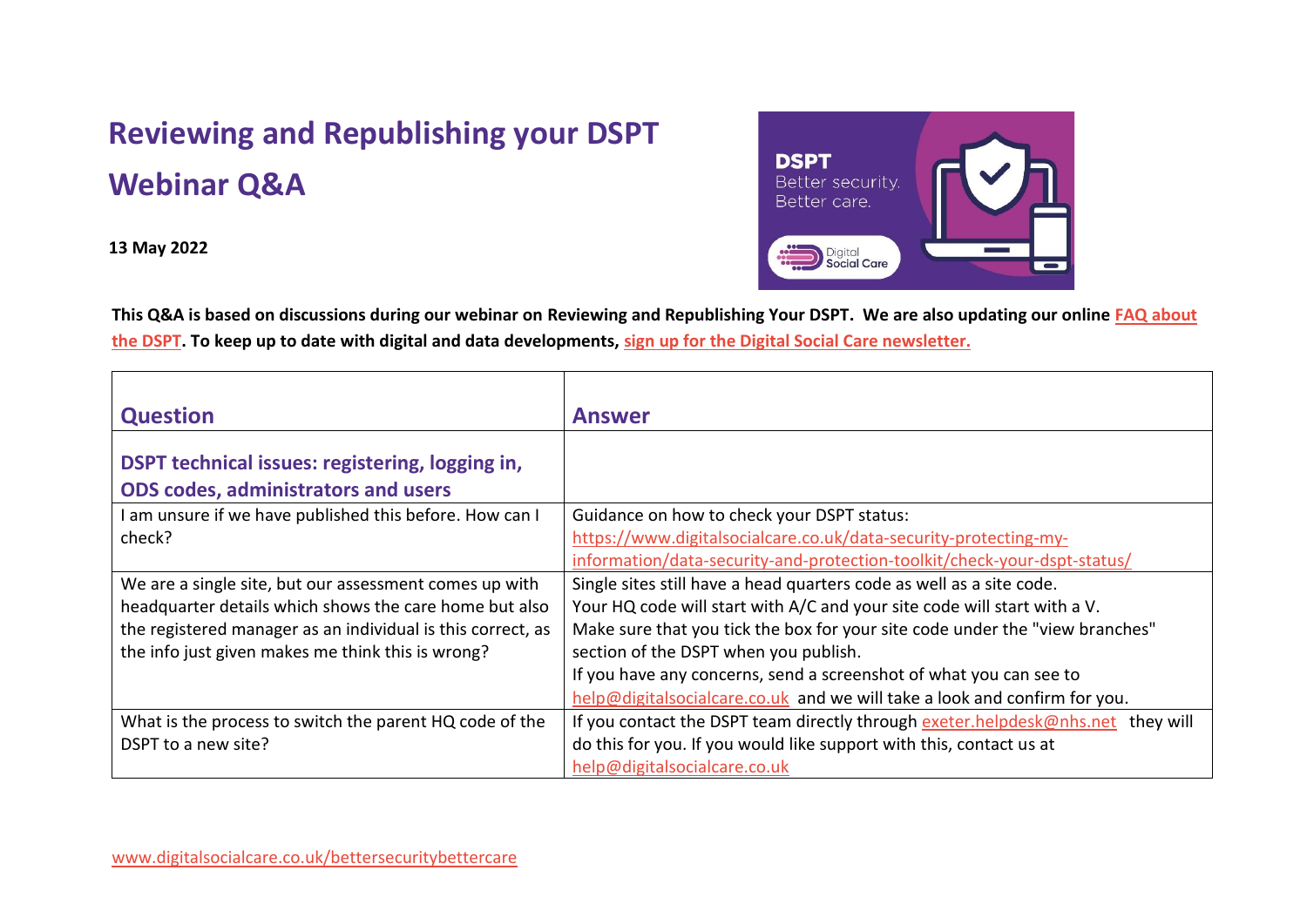| In our small organisation should we/can we all use the   | We wouldn't recommend sharing passwords between multiple members of staff.            |
|----------------------------------------------------------|---------------------------------------------------------------------------------------|
| same login email and password?                           | You can add staff as DSPT users and that will also mean you can see who has made      |
|                                                          | changes. Our guidance includes information on how to do this:                         |
|                                                          | https://www.digitalsocialcare.co.uk/data-security-protecting-my-                      |
|                                                          | information/data-security-and-protection-toolkit/                                     |
| We are a multi-site organisation and I have the Toolkit  | Please contact the DSPT Exeter helpdesk to ensure your services are connected to      |
| open whilst on this webinar and I do not have a          | your HQ exeter.helpdesk@nhs.net                                                       |
| dashboard with all my sites listed.                      |                                                                                       |
| Our tool kit appears to be linked to another care home.  | If you contact the DSPT team directly through exeter.helpdesk@nhs.net they will       |
| We raised this issue last time we completed it but it is | help with this.                                                                       |
| still under another care home. Who can we contact to     |                                                                                       |
| rectify this problem?                                    |                                                                                       |
| Can you add more than one administrator to HQ?           | Yes you can.                                                                          |
| Single organisation - would you suggest the Reg manager  | It is acceptable to have either the Registered Manager or an allocated responsible    |
| should be the Administrator (that is how we currently    | person taking the lead. You can also have multiple users on the Data Security and     |
| have the site set up) or would it be acceptable for a    | Protection Toolkit if this works for your organisation.                               |
| responsible person taking the lead.                      |                                                                                       |
| When administrator leaves without handing over the       | Yes. You should contact the DSPT helpdesk to enable you to do this                    |
| details can you still access the DSPT?                   | exeter.helpdesk@nhs.net                                                               |
|                                                          |                                                                                       |
| <b>National Data Opt Out</b>                             |                                                                                       |
|                                                          |                                                                                       |
| Can you please provide advice and support around the     | We have guidance here https://www.digitalsocialcare.co.uk/data-security-              |
| National data opt-out requirement'. How do               | protecting-my-information/national-data-opt-out/                                      |
| organisations ensure they are complaint? What            |                                                                                       |
| steps/process can be followed to review this?            |                                                                                       |
| Would it be possible to receive more guidance around     | The National Data Opt-Out is not currently a mandatory requirement in the DSPT.       |
| the 'National data opt-out requirement'? What steps can  | Our social care specific guidance is here (https://www.digitalsocialcare.co.uk/data-  |
| organisations take to ensure they have this in place     | security-protecting-my-information/national-data-opt-out/ and includes some           |
| please?                                                  | template clauses to insert into your policies. If you have specific questions further |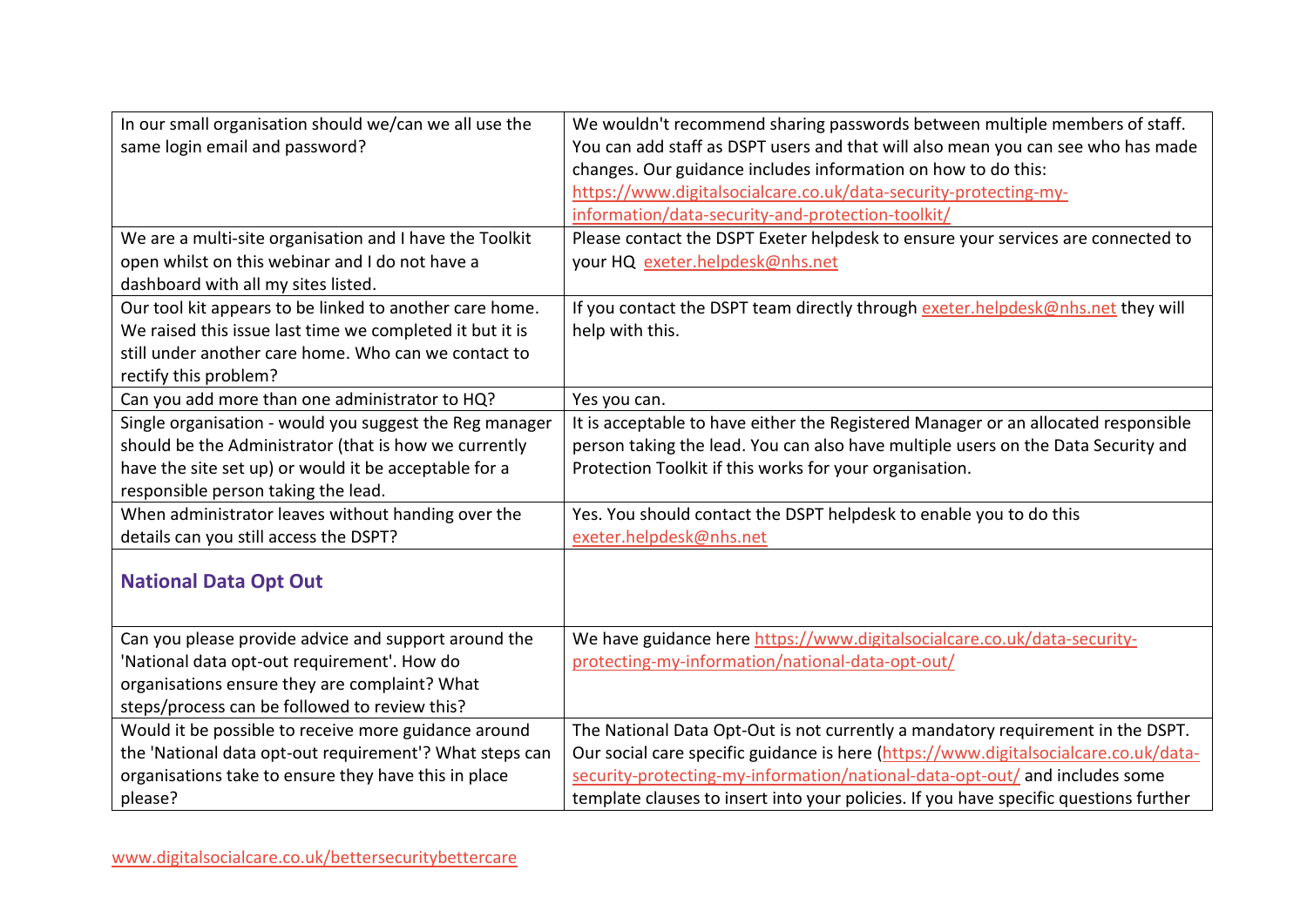|                                                        | to this, please contact help@digitalsocialcare.co.uk and we can provide more<br>service specific answers.                                                                                                                                                                                                                                                                                                                                                                                                               |
|--------------------------------------------------------|-------------------------------------------------------------------------------------------------------------------------------------------------------------------------------------------------------------------------------------------------------------------------------------------------------------------------------------------------------------------------------------------------------------------------------------------------------------------------------------------------------------------------|
|                                                        | The compliance deadline for the National Data Opt-Out is 31 July 2022 and you<br>should use the guidance above to ensure you have done everything you need to by<br>this date. National Data Opt-Out will be a mandatory question in the DSPT from 31<br>July.                                                                                                                                                                                                                                                          |
| What is an OPT OUT Policy?                             | The National Data Opt Out it is about enabling people using services to opt out of<br>having confidential data shared for purposes other than for their care.<br>It is not mandatory to have arrangements in place in order to complete the DSPT<br>by 30 June 2022. However it is due to become mandatory for CQC registered<br>providers to have the NDOP in place by 31 July 2022. It will then become a<br>mandatory question on the DSPT as well.<br>We have guidance here and will update it if anything changes: |
|                                                        | https://www.digitalsocialcare.co.uk/data-security-protecting-my-<br>information/national-data-opt-out/                                                                                                                                                                                                                                                                                                                                                                                                                  |
| Do we have to have a statement regarding opting out of | We have social care specific guidance on National Data Opt-Out. You need to have                                                                                                                                                                                                                                                                                                                                                                                                                                        |
| sharing data for research and planning for our service | arrangements in place by 31 July 2022. You don't currently need NDOP in order to                                                                                                                                                                                                                                                                                                                                                                                                                                        |
| users to sign and what do we do with this statement?   | publish your DSPT by 30 June.                                                                                                                                                                                                                                                                                                                                                                                                                                                                                           |
|                                                        | NDOP guidance here https://www.digitalsocialcare.co.uk/data-security-protecting-                                                                                                                                                                                                                                                                                                                                                                                                                                        |
|                                                        | my-information/national-data-opt-out/ and we will also be providing updates in                                                                                                                                                                                                                                                                                                                                                                                                                                          |
|                                                        | our newsletter if anything changes https://www.digitalsocialcare.co.uk/newsletter-                                                                                                                                                                                                                                                                                                                                                                                                                                      |
|                                                        | signup /                                                                                                                                                                                                                                                                                                                                                                                                                                                                                                                |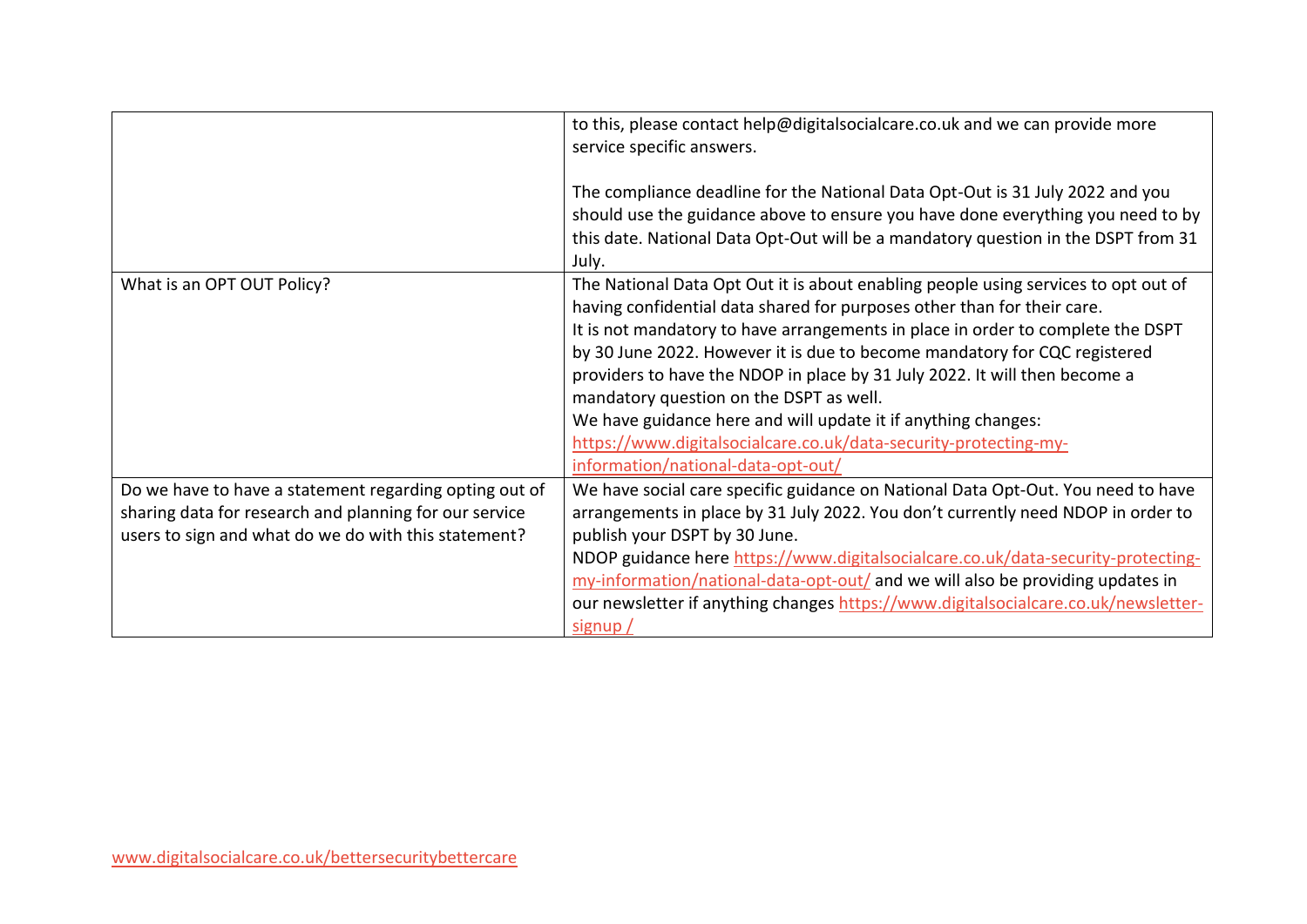| <b>Local Support Organisations</b>                                                                                                                                                                                                                                                                                                                                                        |                                                                                                                                                                                                                                                                                                                                                                                                                                                                                   |
|-------------------------------------------------------------------------------------------------------------------------------------------------------------------------------------------------------------------------------------------------------------------------------------------------------------------------------------------------------------------------------------------|-----------------------------------------------------------------------------------------------------------------------------------------------------------------------------------------------------------------------------------------------------------------------------------------------------------------------------------------------------------------------------------------------------------------------------------------------------------------------------------|
| Who is my local support organisation?<br>I am from a single site and have really struggled in my<br>last publication and seems more questions are now<br>added. I have also found that if I do not complete a<br>mandatory question, I had to complete an action plan<br>with how I was going to deal with this. Some questions I<br>just cannot answer, IP addresses, patch testing etc. | You can look up your local support organisation here:<br>https://www.digitalsocialcare.co.uk/data-security-protecting-my-<br>information/better-security-better-care/local-support-partners/<br>They will be able to help with the questions and action plan.<br>If you have published before, then you will need to get to Standards Met. If you<br>have not, you can get to Approaching Standards and publish an Action Plan of how<br>you will get to Standards Met next time. |
| <b>Competing and submitting the DSPT</b>                                                                                                                                                                                                                                                                                                                                                  |                                                                                                                                                                                                                                                                                                                                                                                                                                                                                   |
| We plan to improve our security and IT systems in July-<br>August this year. Do we complete the DSPT before June<br>30 with how our current systems work and update again<br>after we upgrade our systems or could we complete<br>before 30th June with how are IT systems will work in<br>the future?                                                                                    | You can do both. We strongly recommend you do publish by 30 June otherwise you<br>won't have a valid DSPT. When you change systems, then update your DSPT again.<br>You can log in and update your DSPT as often as you like, when you make updates<br>just make sure you publish again when you have finished.                                                                                                                                                                   |
| If we have submitted our DSPT for this year but want to<br>update/rewrite our answers to questions can we amend<br>and resubmit the toolkit again before the 30th June<br>deadline?                                                                                                                                                                                                       | Yes, you can re-enter the DSPT, make changes and then republish at any time and<br>as many times as you like. We strongly recommend that care providers use the<br>DSPT as a live tool and that you keep it up to date throughout the year.                                                                                                                                                                                                                                       |
| Does the system alert you on new questions which were<br>added in 2022? This is my first time using this portal and I<br>can see the answers already populated. I understand<br>that I need to review the existing information entered by<br>my predecessor in 2021, but how would I know if there                                                                                        | You will need to review all the questions marked Mandatory - regardless of<br>whether they were answered before or not. They will be marked as Incomplete on<br>your assessment view.<br>The amends were focused on improving the language and making it social care<br>friendly.                                                                                                                                                                                                 |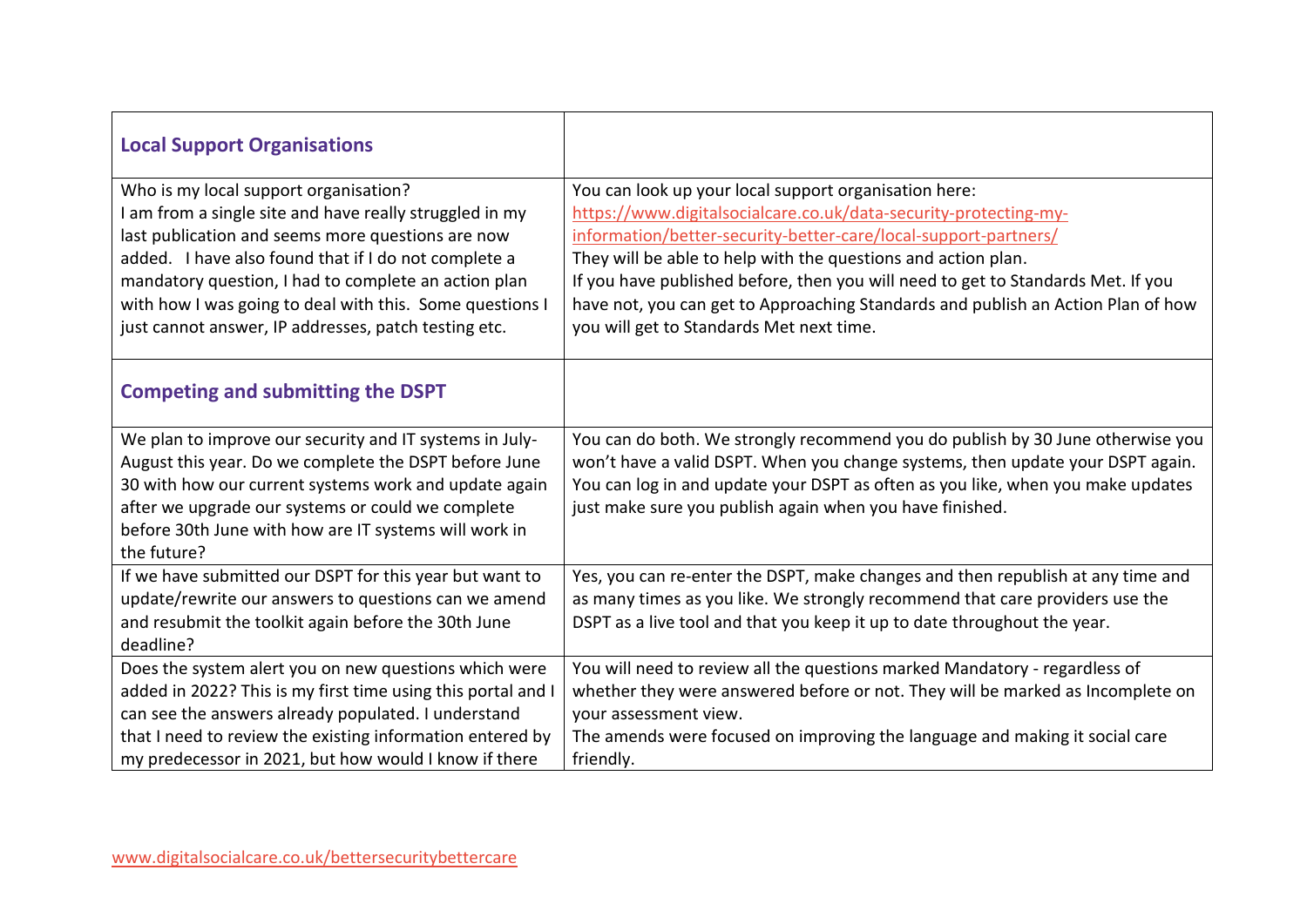| are new questions for which I would need to create        |                                                                                    |
|-----------------------------------------------------------|------------------------------------------------------------------------------------|
| supporting info prior hand?                               |                                                                                    |
|                                                           |                                                                                    |
| am not able to publish as on section 8.2.1 states that I  | Can you contact us directly about that - email help@digitalsocialcare.co.uk and we |
| have not completed this mandatory requirement,            | can have a look at that.                                                           |
| however there is no tick option and I have completed the  |                                                                                    |
| comments section with the location of the file requested, |                                                                                    |
| it will not let me proceed to publishing without this?    |                                                                                    |
| Is it right that if you have a standard such as ISO27001  | For the social care view, an ISO27001 accreditation doesn't remove any questions.  |
| then you can register this and then many fields are auto  | However, you can answer nearly all of the IT questions with a link to your         |
| completed?                                                | accreditation certificate. If you have completed Cyber Essentials Plus, certain    |
|                                                           | questions will be removed.                                                         |
| Reaching 95% training completed feels like the hardest    | We are still discussing changes to the Toolkit for next year (after the 30th June) |
| target to reach in light of other pressures. Will this be | with NHS Digital and DHSC and we are definitely providing feedback that this is    |
| reduced at all?                                           | very difficult. We are also publishing more guidance to help with this in the next |
|                                                           | few weeks. Register for our newsletter to ensure you get information about this    |
|                                                           | https://www.digitalsocialcare.co.uk/newsletter-signup/                             |
| Where can I find guidance on how to publish?              | We have detailed guidance on how to publish for the second time (or more):         |
|                                                           | https://www.digitalsocialcare.co.uk/data-security-protecting-my-                   |
|                                                           | information/data-security-and-protection-toolkit/published-before-review-and-      |
|                                                           | republish-your-dspt/review-and-republish-at-standards-met/publishing-for-the-      |
|                                                           | second-or-more-time/                                                               |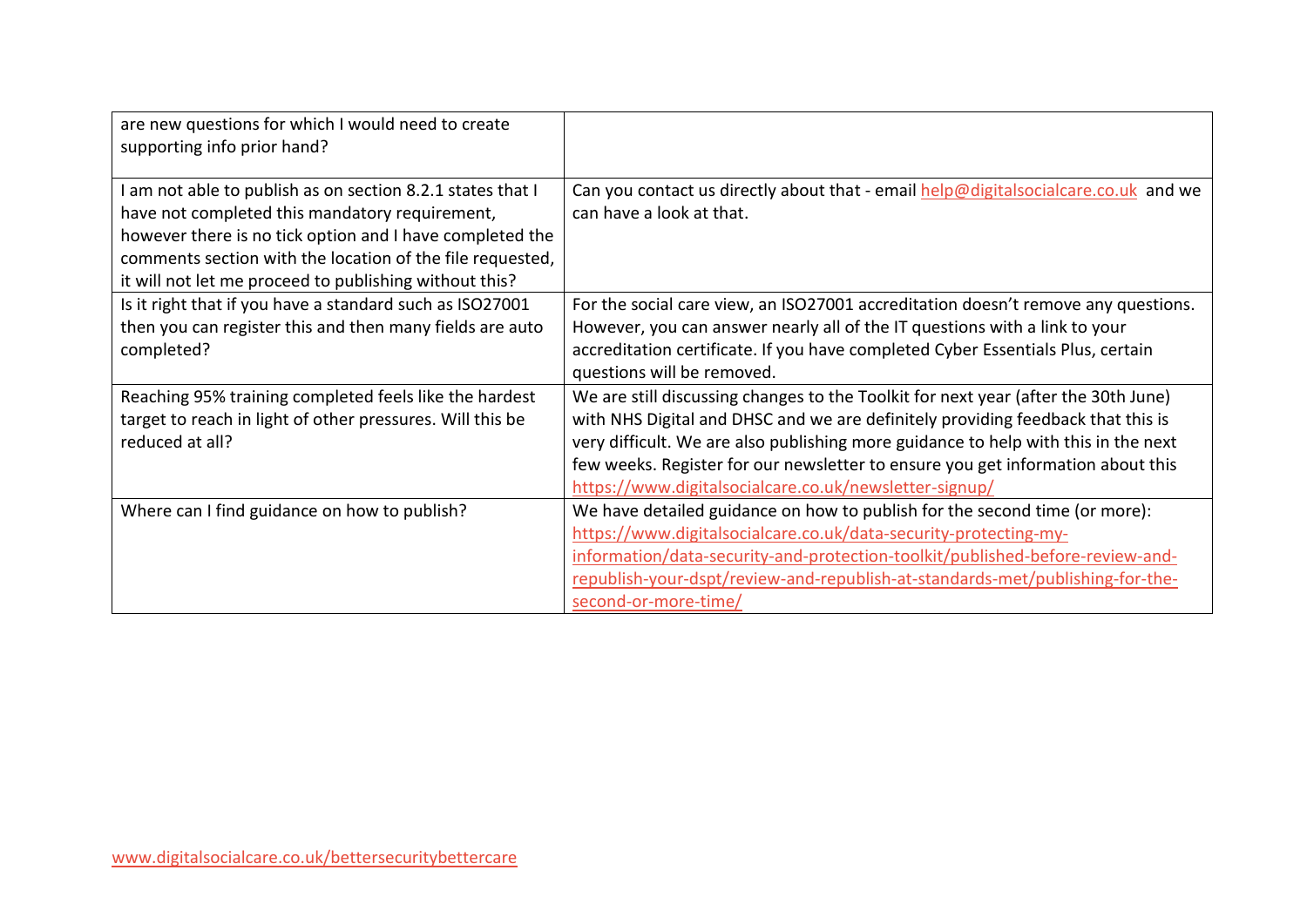| <b>Data protection roles</b>                               |                                                                                     |
|------------------------------------------------------------|-------------------------------------------------------------------------------------|
| Can you advise on the roles of Data Protection Lead and    | We have a detailed guide on both roles here:                                        |
| Data Protection Officer? We are trying to ensure the       | https://www.digitalsocialcare.co.uk/resource/data-security-and-protection-          |
| right person with right skills is involved in each role.   | responsibilities/                                                                   |
|                                                            | In general, small providers don't require a DPO but should have a data protection   |
|                                                            | lead.                                                                               |
| <b>Cyber Essentials</b>                                    |                                                                                     |
|                                                            |                                                                                     |
| If you have had a recent Cyber Essentials accreditation    | Yes - completing Cyber Essentials Plus removes a number of questions from the       |
| does this help in completing the DSPT? Can you use that    | DSPT. When you register for the DSPT you can tick a box to say you have Cyber       |
| as evidence?                                               | Essentials and this will automatically remove questions. If you want to discuss how |
|                                                            | this works in more detail, you can contact Digital Social Care on                   |
|                                                            | hello@digitalsocialcare.co.uk                                                       |
| Who needs to complete the DSPT                             |                                                                                     |
| I was told by my franchise that we don't need to           | All CQC registered services should complete the DSPT and obviously we strongly      |
| complete the DSPT if we only have private clients. Is this | recommend that you do. It will help improve your arrangements, and provide          |
| true?                                                      | evidence to inspectors, service users and family. If you access any NHS information |
|                                                            | - such as NHSmail or proxy medication ordering - you need to have the DSPT in       |
|                                                            | place.                                                                              |
| We achieved cyber essentials plus last year which took a   | We don't have a work around, but Data Security and Protection Toolkit is a simpler  |
| great deal of work. We haven't been able to achieve this   | standard to meet than Cyber Essentials Plus. We have guidance on BYOD here:         |
| year as they have expanded the scope to include BYOD       | https://www.digitalsocialcare.co.uk/social-care-technology/mobile-                  |
| and external software providers - does anyone have a       | devices/mobile-device-management/ and guidance on external software providers       |
| work around please ?                                       | here: https://www.digitalsocialcare.co.uk/data-security-protecting-my-              |
|                                                            | information/cyber-security/manage-your-suppliers/                                   |